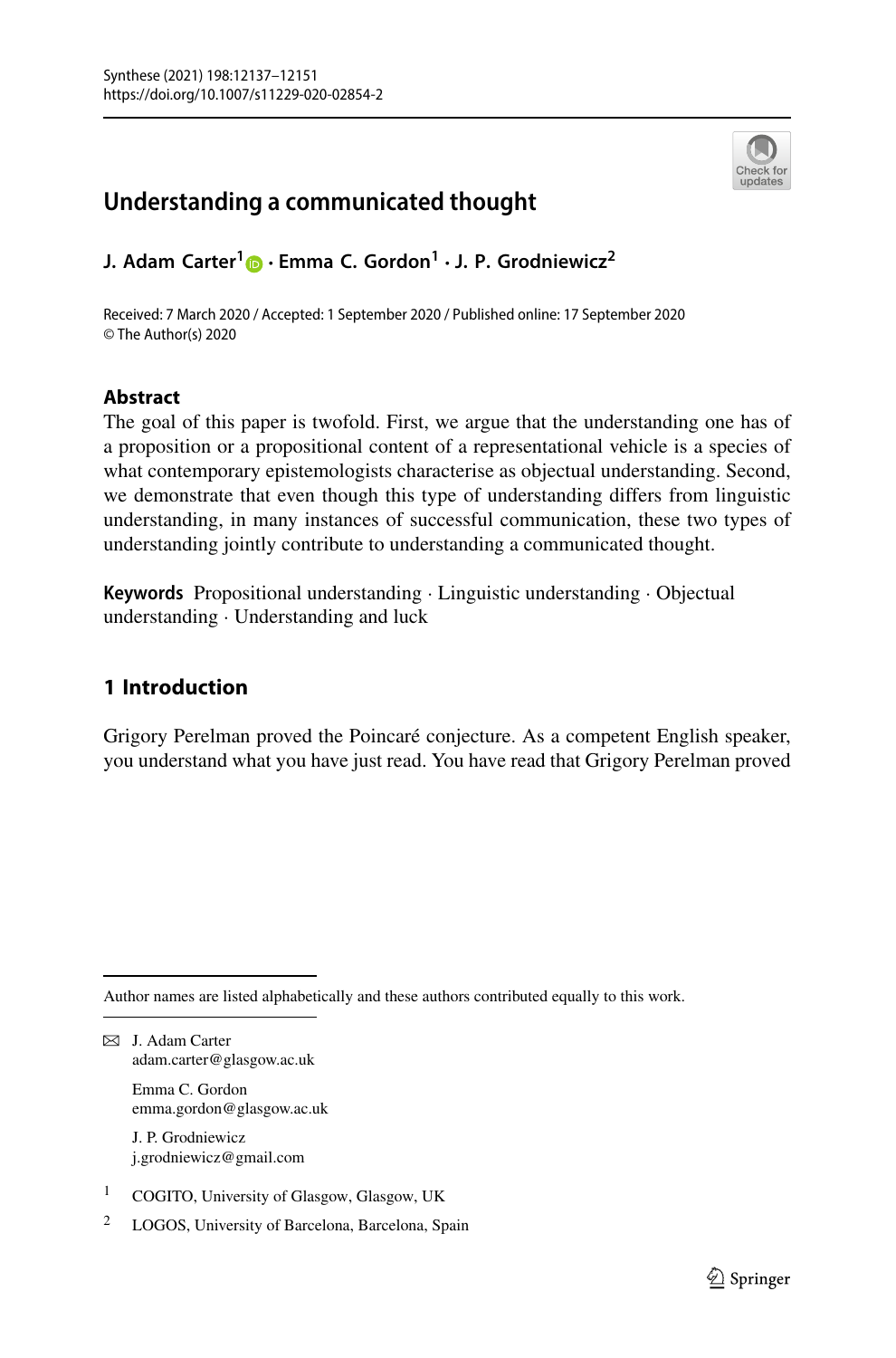the Poincaré conjecture. We call this kind of understanding, however one would like to characterise it in detail,<sup>[1](#page-1-0)</sup> *linguistic understanding*.

Linguistic understanding of a given utterance differs from understanding of a *proposition* expressed by this utterance[.2](#page-1-1) To understand the proposition *Grigory Perelman proved the Poincaré conjecture*, it is not sufficient to recognize, that this is what utterances of the English sentence 'Grigory Perelman proved the Poincaré conjecture' express in certain contexts. *Prima facie,* it seems plausible that Fields Medal recipient Terence Tao has a rich understanding of the proposition *Grigory Perelman proved the Poincaré conjecture*, while a fourteen-year-old not particularly interested in mathematics—very minimal. Nevertheless, as competent English speakers, they would both agree that this is precisely what is said in the first sentence of the previous paragraph.

There is clearly an *epistemic* difference between understanding a proposition and mere linguistic understanding. What is it? Epistemologists of understanding have by and large been inclined to set this question aside. For example, according to Stephen Grimm [\(2011\)](#page-13-0), epistemologists seek to uncover the nature of

understanding of the natural world (broadly understood), and little will be said about how—if at all—the approaches on offer here might relate, for example, to the kind of linguistic understanding we have of concepts or meanings… [because] the way in which we achieve understanding in these areas seems *different enough that it deserves to be dealt with separately* [\(2011,](#page-13-0) p. 84, *our italics*).[3](#page-1-2)

We disagree. At least, we disagree with the thought that understanding what people tell us (broadly speaking) is interestingly unlike the kind of understanding we have of the natural world, epistemically speaking.

Here is the plan for the paper. In Sect. [2,](#page-2-0) we briefly outline some of the key epistemic features of what epistemologists call *objectual understanding*—e.g., the kind of understanding one might have of a subject matter, such as football or geometry, and how this is typically thought to differ from (mere) propositional knowledge possession.<sup>4</sup> Next, we show that understanding a proposition is just a special case of *objectual understanding*, viz. the understanding one attains only when one grasps (in an appropriate way) the relations between the constituents of a body of information. In Sect. [4,](#page-9-0) we demonstrate how it is that understanding a proposition and linguistic understanding are distinct from one another. Nevertheless, the two types of understanding are closely related; as we argue in Sect. [5,](#page-11-0) they jointly, and indispensably, contribute to what we call *understanding a communicated thought,* an important species of understanding that is distinct from, but consists of, both.

<span id="page-1-1"></span><span id="page-1-0"></span> $1$  We come back to this question in Sect. [4.](#page-9-0)

<sup>&</sup>lt;sup>2</sup> We take propositions to be whatever plays the role of contents or objects of attitudes (e.g., belief) and speech acts (e.g., assertion), and semantic values of utterances of sentences in context. We say more on this topic in Sect. [3.](#page-4-0)

<span id="page-1-2"></span><sup>3</sup> Grimm uses the term "linguistic understanding" in a very broad sense in which it includes grasping concepts and understanding propositions as meanings of linguistic expressions. We devote Sect. [4](#page-9-0) to argue that the types of understanding we have of propositions and of linguistic entities are distinct.

<span id="page-1-3"></span> $4$  Though see Kelp [\(2016\)](#page-14-0) for resistance to this orthodoxy.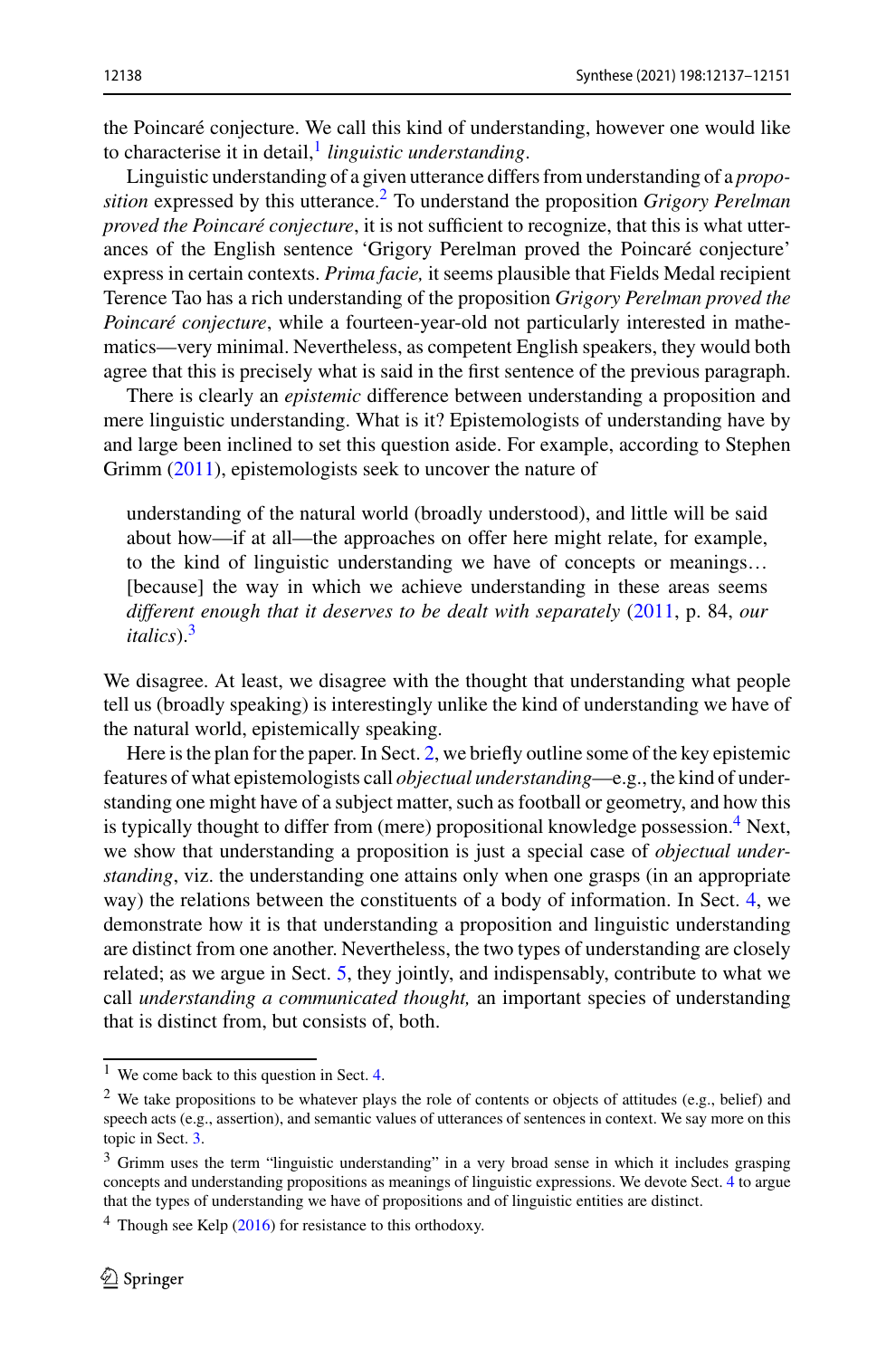## <span id="page-2-0"></span>**2 The epistemology of objectual understanding**

A widely held view in mainstream epistemology is that *objectual understanding* is a richer cognitive good than mere propositional knowledge.<sup>5</sup> Objectual understanding attributions take the form "S understands  $\varphi$ " where  $\varphi$  is (or, can be treated as) as subject matter. "Giles understands algebraic geometry" and "Darla understands football" are paradigmatic sorts of objectual understanding attributions; note that the relations between Giles and algebraic geometry and Darla and football (respectively) are relations between agents and, not explanations (as in the case of *understandingwhy*) [6](#page-2-2) but *objects*—viz*, bodies of information*. The view that objectual understanding can be in some way reduced to knowing an aggregate of propositions is—unlike the corresponding view that understanding-why can be reduced to propositional knowledge—widely rejected[,7](#page-2-3) and there are three key reasons for this: the *argument from luck*, the *argument from degrees*, and the *argument from regress.*[8](#page-2-4)

The *argument from luck* goes as follows: Gettier-style cases feature a kind of epistemic luck that is widely taken to be incompatible with propositional knowledge (Pritchard [2005,](#page-14-1) [2015\)](#page-14-2). If (objectual) understanding is a species of propositional knowledge, we should be able to generate Gettier-style cases for objectual understanding. But we cannot. Therefore, objectual understanding is not a species of propositional knowledge.<sup>9</sup>

To use Kvanvig's [\(2003\)](#page-14-3) often-cited example here, suppose the subject matter under consideration is the "Comanche dominance of the southern plains of North America from the late seventeenth until the late nineteenth century" (2003, p. 197). A student checks out and reads a book from the library on this topic, retains the information and can answer relevant questions afterwards, to the extent that it is natural to attribute to her an understanding of the relevant subject matter. Here's the twist: while each statement in the book read by the student was true, the fact that this is so was the result of a random and fortuitous glitch at the printers, which by dumb luck corrected for all the mistakes. As a result, all the true beliefs formed by reading the book are only accidentally true (e.g. Gettiered). As Kvanvig sees it, this discovery should not lead us to withdraw the initial claim that the student understands the subject matter in question *even though* it should be enough to lead us to deny that the student possesses the relevant items of propositional knowledge. Accordingly, Kvanvig reasons, objectual

<span id="page-2-2"></span><span id="page-2-1"></span><sup>5</sup> For instance, Grimm [\(2011\)](#page-13-0), Elgin [\(2009\)](#page-13-1), Zagzebski [\(2001\)](#page-14-4), Greco [\(2014\)](#page-13-2), Riggs [\(2003,](#page-14-5) [2009\)](#page-14-6), Bengson and Moffett [\(2011\)](#page-13-3) and Kvanvig [\(2017\)](#page-14-7).

<span id="page-2-3"></span> $6$  For a substantial discussion of understanding-why, see Hills  $(2016)$ .

<sup>7</sup> If explanatory understanding is reducible to propositional knowledge, then Khalifa's [\(2013\)](#page-14-9) proposal stands to motivate an avenue for reducing objectual understanding to propositional knowledge by way of reducing objectual understanding to explanatory understanding.

<span id="page-2-5"></span><span id="page-2-4"></span><sup>8</sup> Cf. Kvanvig [\(2013\)](#page-14-10) for an argument to the effect that understanding, rather than knowledge, has the property of satisfying curiosity.

<sup>&</sup>lt;sup>9</sup> Zagzebski [\(2001\)](#page-14-4) and Kvanvig [\(2003\)](#page-14-3) were among the first to suggest that objectual understanding is (unlike propositional knowledge) *compatible* with Gettier-style epistemic luck.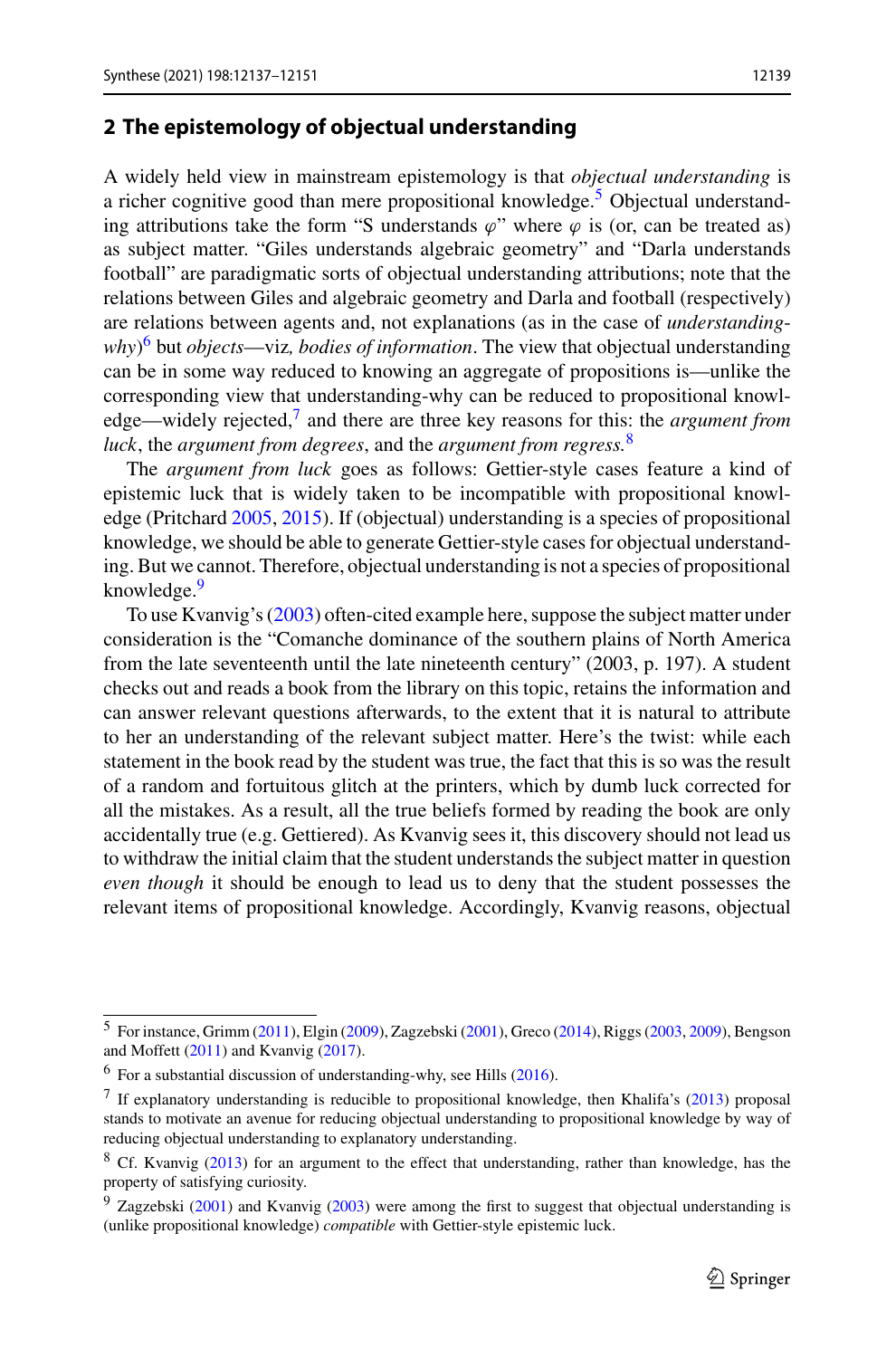understanding is (unlike knowledge) compatible with Gettier-style luck, $^{10}$  and thus, the former is not a species of the latter.

Variations on the *argument from degrees* have been widely defended (e.g., Kvanvig [2003;](#page-14-3) Pritchard [2009;](#page-14-11) Zagzebski [2001;](#page-14-4) Riggs [2003;](#page-14-5) Grimm [2012\)](#page-13-4). The core reasoning goes as follows. Objectual understanding is gradient. Whenever one understands something, we can ask to what *degree* they understand it. Propositional knowledge is not gradient in this way. You either know something or you do not: two people can't know that something is true to different degrees. This is so even if the two knowers differ with respect to how well justified they are in believing the target proposition.<sup>11</sup> But if objectual understanding is just a function of knowledge possession—viz., knowledge of a conjunction of propositions—understanding will not be gradient any more than propositional knowledge of a conjunction is gradient. Therefore, objectual understanding is not a species of propositional knowledge.<sup>12</sup>

Thirdly, the *argument from regress* proceeds as follows. If possessing objectual understanding is a matter of knowing propositions, then we should expect that, for any (understandable) subject matter (or body of information)  $\varphi$ , there are some *n* propositions *p* such that (i)  $p_1, p_2, ..., p_n$  are parts of  $\varphi$  and (ii) S's knowing these *n* propositions suffices for S's understanding  $\varphi$ . However—and for reasons that parallel the kind of reasoning that features in Lewis Caroll's [\(1895\)](#page-13-5) 'anti-intellectualist' regress<sup>13</sup> (cf., Ryle [1945\)](#page-14-12)—it remains an open question, for any given number of  $\varphi$ -relevant propositions one knows (and for any further item of propositional knowledge one might add to what one already knows), whether one understands  $\varphi$ . Just as, per Carroll and Ryle, drawing an inference plausibly requires some kind of ability, so does understanding.<sup>14</sup> As Kvanvig  $(2003, p. 192)$  $(2003, p. 192)$  remarks, one can know various items of information but "*understanding* is achieved *only when* [these] informational

<span id="page-3-0"></span> $10$  As Pritchard [\(2009\)](#page-14-11) has pointed out, Kvanvig's case becomes even more compelling if we add a twist to the details: suppose Kvanvig's case is modified so that it becomes a barn-façade-style case, where the relevant epistemic luck at play is environmental rather than intervening. To do this, just imagine the book is itself a book each proposition of which the author knew (and so, none of which is Gettierized). But, for the twist, now suppose that this book is surrounded on its shelf by books in the library with inaccurate accounts of the Comanche dominance of the American plains—placed there by a jokester (who overlooked only the genuine book picked by the student). While, à la barn façade cases, propositional knowledge is incompatible with environmental luck— viz., where the belief could easily have been false despite nothing actually going awry (compare: Russell's stopped clock case)—it would seem especially strange to deny that our student understands the Comanche dominance of the American plains simply because he could have easily read a misleading book. Cf. Grimm [\(2006\)](#page-13-6) for a challenge to the view that understanding differs from knowledge in its resilience to epistemic luck.

<span id="page-3-1"></span> $11$  See, however, Pavese [\(2017\)](#page-14-13) for some resistance to this idea in the context of the relationship between knowing how and knowing that. For a more general rejection of this idea, see Hetherington's defence of epistemic graduatlism (e.g., Hetherington [2001,](#page-13-7) [2011,](#page-13-8) [2013\)](#page-13-9). For criticism of Hetherington's gradualist position, see e.g., Ginet [\(2010\)](#page-13-10), Leite [\(2006\)](#page-14-14), and Faulkner [\(2003\)](#page-13-11).

<span id="page-3-3"></span><span id="page-3-2"></span> $12$  The degree constraint applies primarily to objectual understanding and is less obvious vis-à-vis explanatory understanding (i.e. understanding-why).

<span id="page-3-4"></span><sup>&</sup>lt;sup>13</sup> For some resistance to this line of argument, as well as to Ryle's variation on it in the case of know-how, see Pavese [\(2015\)](#page-14-15).

<sup>&</sup>lt;sup>14</sup> Elgin [\(2009\)](#page-13-1) makes a similar point in suggesting that possessing objectual understanding is not simply a matter of believing a long conjunction of relevant propositions.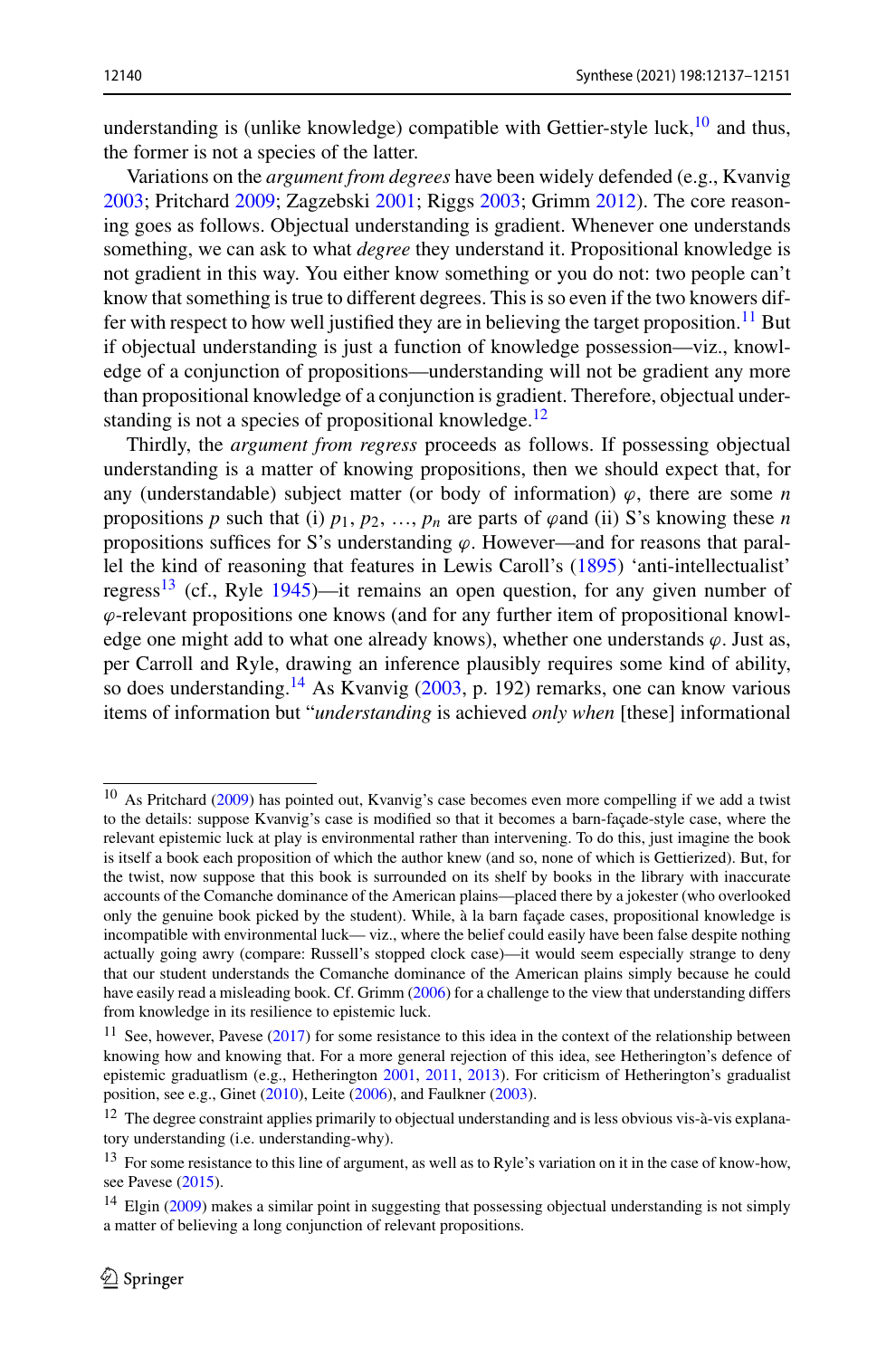items are pieced together by the subject in question", $\frac{15}{15}$  $\frac{15}{15}$  $\frac{15}{15}$  and the mere possession of such information does not, as this line of argument goes, entail that one is either able or disposed to do this. (Just imagine, for example, a pupil who fails to understand geometry despite coming to know, via reliable testimony with no defeaters, a range of propositions about geometry that a trusted teacher tells him).

What does this ability involve? According to Riggs [\(2003,](#page-14-5) pp. 20–21) it involves seeing how the various parts of the understood subject matter 'hang together', something one does only if one 'grasps' the relevant relations between the propositions making up the subject matter. Thus, as Grimm  $(2014)$  puts it: to understand one must "be able to see or grasp how changes in some of these items will lead (or fail to lead) to changes in the others".<sup>16</sup> The idea is that S understands  $\varphi$  *only if* S grasps certain relationships between the relevant parts that constitute  $\varphi$ ; Kvanvig and Grimm have referred to what specifically is grasped as *coherence*-*making relations*, though how to best characterise the grasping requirement remains an issue of some controversy.<sup>17</sup>

#### <span id="page-4-0"></span>**3 Understanding of a proposition**

The matter of how to understand the "grasping" metaphor has been a central issue in work on understanding across disciplines.<sup>[18](#page-4-4)</sup> For one thing, the grasping metaphor features prominently in an issue at the intersection of epistemology, the philosophy of mind and cognitive science—specifically, with regard to what counts as grasping a *concept*. However, the question driving this debate can easily be rephrased as a

<span id="page-4-1"></span><sup>&</sup>lt;sup>15</sup> Our italics. The most natural potential rejoinder here by the proponent of knowledge reductivism about objectual understanding is difficult to spell out in a way such that it would demonstrate that propositional knowledge would plausibly suffice as a regress stopper. For example, suppose the proponent of knowledge reductivism insists that the work done by grasping, *vis-à-vis* piecing together the relevant relations between propositions, could be accomplished by learning new knowledge of facts, in particular, facts about how the relevant items of information about the subject matter hang together, e.g., in indicative, deductive and explanatory support relations. As has been discussed variously in the literature (see, e.g., Kelp [2016;](#page-14-0) Gordon [2017\)](#page-13-13) such a proposal can then be countered—in a way that bears close semblance to the reasoning Ryle [\(1945\)](#page-14-12) gives in his own twist on Carroll's original regress; see here also Stanley (2011) for discussion—by pointing out that this further propositional knowledge might well be disconnected from the perspective of the thinker, such that it would remain an open question whether the subject would understand the subject matter in question. The relevant comparison with Ryle's example is as follows: just as it is an open question whether a student who has memorized modus ponens knows how to draw the relevant inference (when the time comes), it remains an open question even if we stipulate that the student is furnished with additional testimonial knowledge about how to do so (see, though, Stanley 2011, Ch. 1 for criticism). It is beyond what we can do here to review further possible moves in the dialectic between knowledge reductivists and their critics about objectual understanding. For our purposes, we are advancing this line as one notable line of argument against knowledge reductivism that has been well established; we are also considering in this section two additional arguments, either of which would suffice for establishing that it is problematic to think of objectual understanding as secured by propositional knowledge. Thanks for a reviewer at *Synthese* for pressing us on this point. For one notable example to go beyond standard thinking about knowledge reductivism about understanding, in order to salvage a knowledge-based position, see Kelp [\(2016\)](#page-14-0) and Gordon [\(2017\)](#page-13-13) for critical discussion.

<span id="page-4-3"></span><span id="page-4-2"></span><sup>16</sup> See here also Hills [\(2009\)](#page-14-16) for a similar proposal.

<span id="page-4-4"></span> $17$  For an alternative view, see Kelp [\(2015\)](#page-14-17), according to whom the understanding-relevant relations between propositions are best characterised as basing relations.

<sup>&</sup>lt;sup>18</sup> For discussion, see Grimm  $(2011)$ .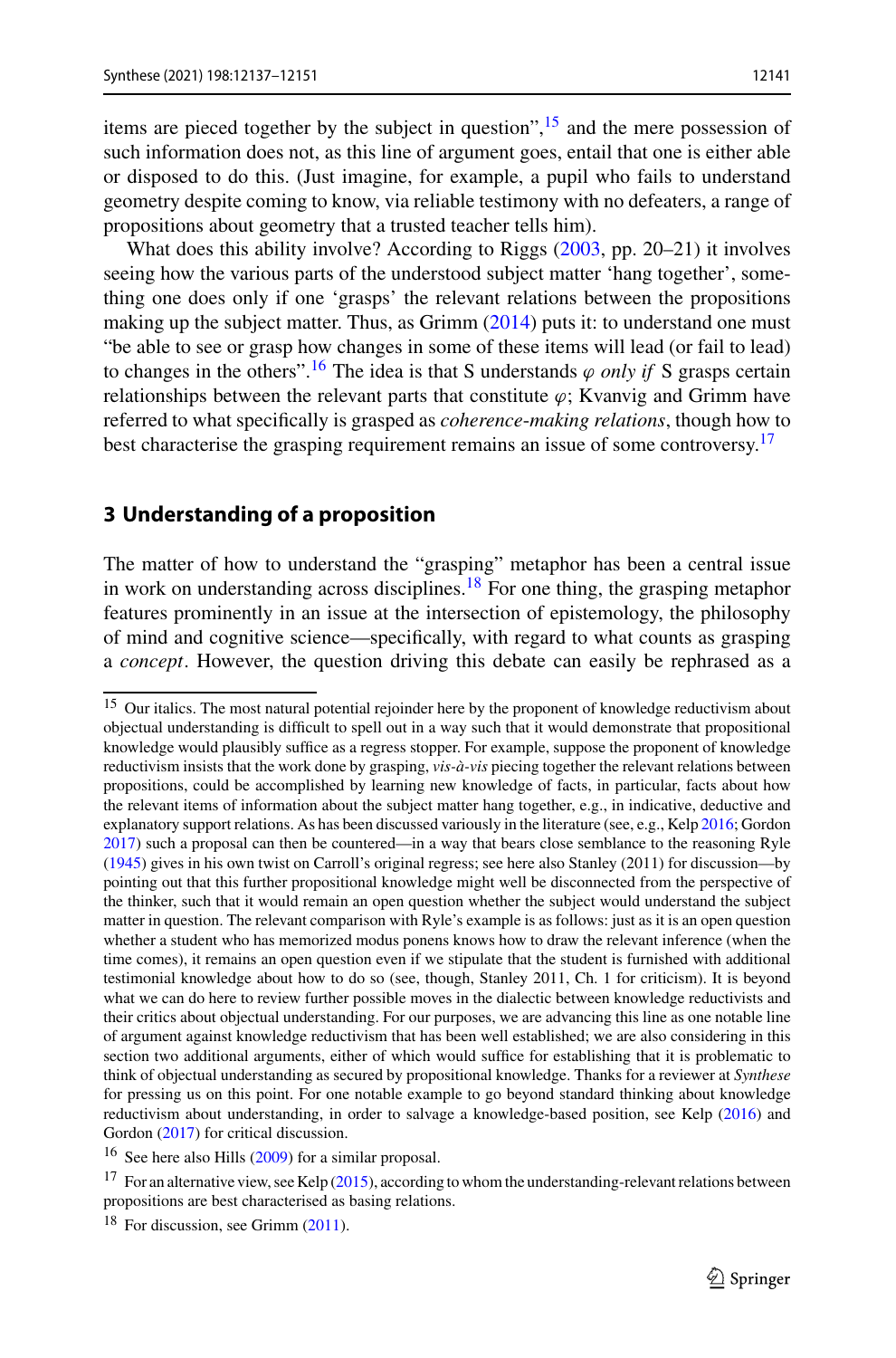question about concept *possession*<sup>[19](#page-5-0)</sup> as opposed to a question about grasping, (and understanding), per se. But what about the debate about how to characterize the epistemic relationship we have to a propositions and propositional contents we understand? Here things are more complicated.

Propositions play a number of central roles in our mental and social lives. They function as:

- Objects or contents of attitudes like belief, speech acts like assertion, and perhaps others in each category;
- (Partial) meanings of utterances of declarative sentences, and perhaps others;
- Referents of 'that'-clauses;
- (Primary?) bearers of truth and falsity, and the modalities of truth and falsity: necessity, possibility, probability (subjective or epistemic, objective or metaphysical);
- What gets assessed in determining the validity of arguments.

(Garcia-Carpintero and Jespersen [2019,](#page-13-14) p. 1210)

As we noted at the outset, it's typical of those working on the epistemology of objectual understanding to set the matter of what's involved in understanding propositions (viz., what play the above roles) aside as though what would be involved—epistemically—in such understanding is fundamentally different from what would be involved epistemically in understanding the 'natural world' (Grimm [2011\)](#page-13-0). But why think this, exactly?

Let us come back to the example we presented briefly in the introduction. Terence Tao and a fourteen-year-old read an utterance of an English sentence "Grigory Perelman proved the Poincaré conjecture." As a result, they both entertain<sup>20</sup> the proposition *Grigory Perelman proved the Poincaré conjecture*. Nevertheless, it is at least *prima facie* plausible that Terence Tao's epistemic relation to this proposition is somehow different than the fourteen-year-old's (just as Terence Tao's relation to geometric topology is different than the fourteen-year-old's). The difference plausibly lies in the fact that Tao has a rich degree of understanding of the discussed proposition (and the *whole field of geometric topology*). The fourteen-year-old, on the other hand, has a minimal or no understanding of either of these subject matters.

In this section, we would like to defend two theses:

*Weaker thesis*: the kind of understanding we aim to have of propositions is similar to the kind of understanding-as-grasping that contemporary epistemologists call objectual understanding.

*Stronger thesis*: the kind of understanding we aim to have of propositions is type-identical to the kind of understanding-as-grasping that contemporary epistemologists call objectual understanding.

We would like to keep our discussion as neutral as possible with regard to the vast and venerable debate about the nature of propositions. The only assumption we make

<span id="page-5-1"></span><span id="page-5-0"></span><sup>&</sup>lt;sup>19</sup> See here, for example, Bealer [\(1998\)](#page-13-15), Boghossian [\(2003\)](#page-13-16), Peacocke [\(1989\)](#page-14-18), Millar [\(1994\)](#page-14-19).

<sup>20</sup> We use *entertain* here as an umbrella term for whatever type of cognitive attitude one has towards the proposition after comprehending an utterance of a sentence expressing this proposition. Importantly, we *do not* claim that entertaining is a *sui generis* kind of mental attitude.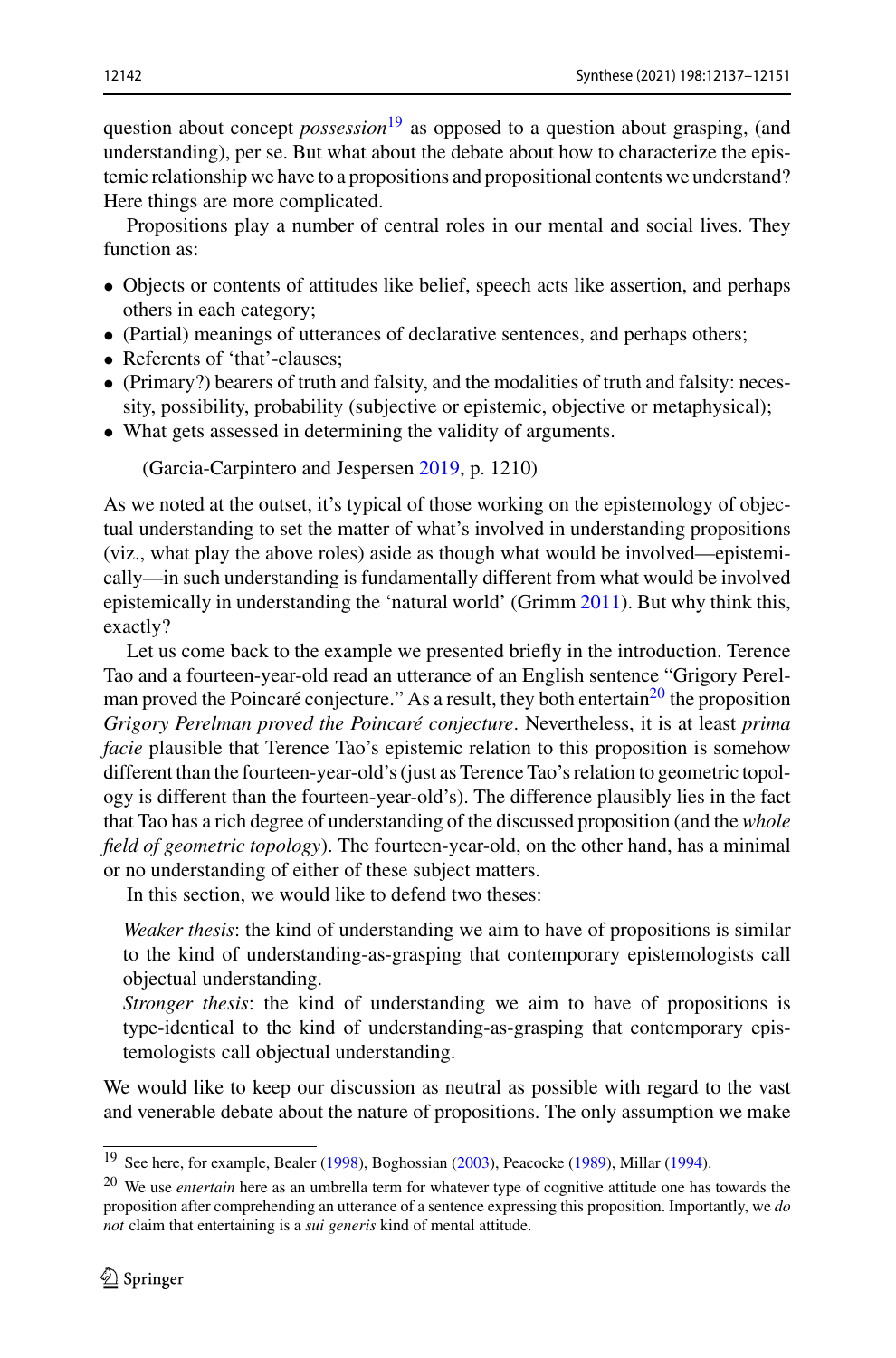is that propositions are structured, i.e., that they "are complex entities, entities having parts or constituents, where the constituents are bound together in a certain way" (King [2019\)](#page-14-20).[21,](#page-6-0)[22](#page-6-1)

A convincing argument suggesting that propositions (or at least propositional contents of mental attitudes) are complex and structured entities appeals to their productivity and systematicity.[23](#page-6-2) Propositional contents are *productive* because anyone with basic conceptual repertoire can, at least in principle, entertain infinitely many of them. If you can entertain a proposition *that the chair stands next to the table*, and you have a concept of SOFA, you can entertain a proposition *that the sofa stands next to the table*, etc. Propositional contents are *systematic* because "…our ability to entertain… one propositional content is intrinsically connected to our ability to entertain other… propositional contents, so that our ability to entertain the one automatically implies that we can entertain the others" (Duncan [2018,](#page-13-17) p. 353). If you can entertain the proposition *that a chair stands next to the table* you can, by the same token, entertain the proposition *that the table stands next to the chair*.

This said, let's return to the main question of this section: how should we characterise the epistemic relationship we have to a proposition we take ourselves to understand? We suggest that, given the assumption that propositions are structured, a (singular) *propositional attitude relation* is off the table; after all, if we assume (for *reductio*) that we understand a proposition *p* just when we stand in some propositional attitude relation to *p*, we find ourselves left unavoidably with a remainder: namely, what epistemic relation do we have *vis*-*à*-*vis* the *constituents* of *p*? Recall that productivity and systematicity rationalise that we grasp *p by* grasping the constituents of *p* and relations obtaining between them.

In light of this worry, we might be tempted toward an obvious sort of improvement—specifically, we might suppose that we can preserve a propositional-attitude approach *and* (unlike the previous view considered) cover for the remainder that was the cognitive relationship we must bear to the constituents of *p*. The idea would be something like the following: *S* understands *p* just when *S* (i) bears some propositional attitude relation to *p*; *and* (ii) bears some propositional attitude relations  $r_1 \ldots r_n$  to the *constituents* of *p*.

An initial reaction here is to consider whether (ii) on this amended view would make (i) redundant. But ultimately, this doesn't much matter. The problem with the

<span id="page-6-0"></span><sup>21</sup> In fact, our account of understanding of a proposition does not require any substantive metaphysical commitment to the "hidden natures" of propositions. It is compatible with deflationary views about propositions according to which either propositions themselves are not structured but they exist only as represented by structured *representational vehicles* (Garcia-Carpintero ms, p. 3) or "propositions are *abstractions* from (possible) mental state tokens that represent exactly the same" (Grzankowski and Buchanan [2019,](#page-13-18) p. 3160) and thus "inherit" the structure from these tokens. If representational vehicles but not propositions are structured, our account would be more precisely characterized as an account of *understanding a propositional content of a vehicle*. Everything we'll say can be stated by assuming this more deflationary stance.

<span id="page-6-2"></span><span id="page-6-1"></span><sup>&</sup>lt;sup>22</sup> More concessively still, we commit ourselves neither to a view that propositions are mind-independent entities (such as facts) nor to its negation (see, e.g., Collins [2018\)](#page-13-19).

<sup>23</sup> Again, it might be the case that only *representational vehicles* but not propositions are structured and, therefore, that systematicity and productivity should be explained by appeal to the features of vehicles, not propositions (Garcia-Carpintero ms).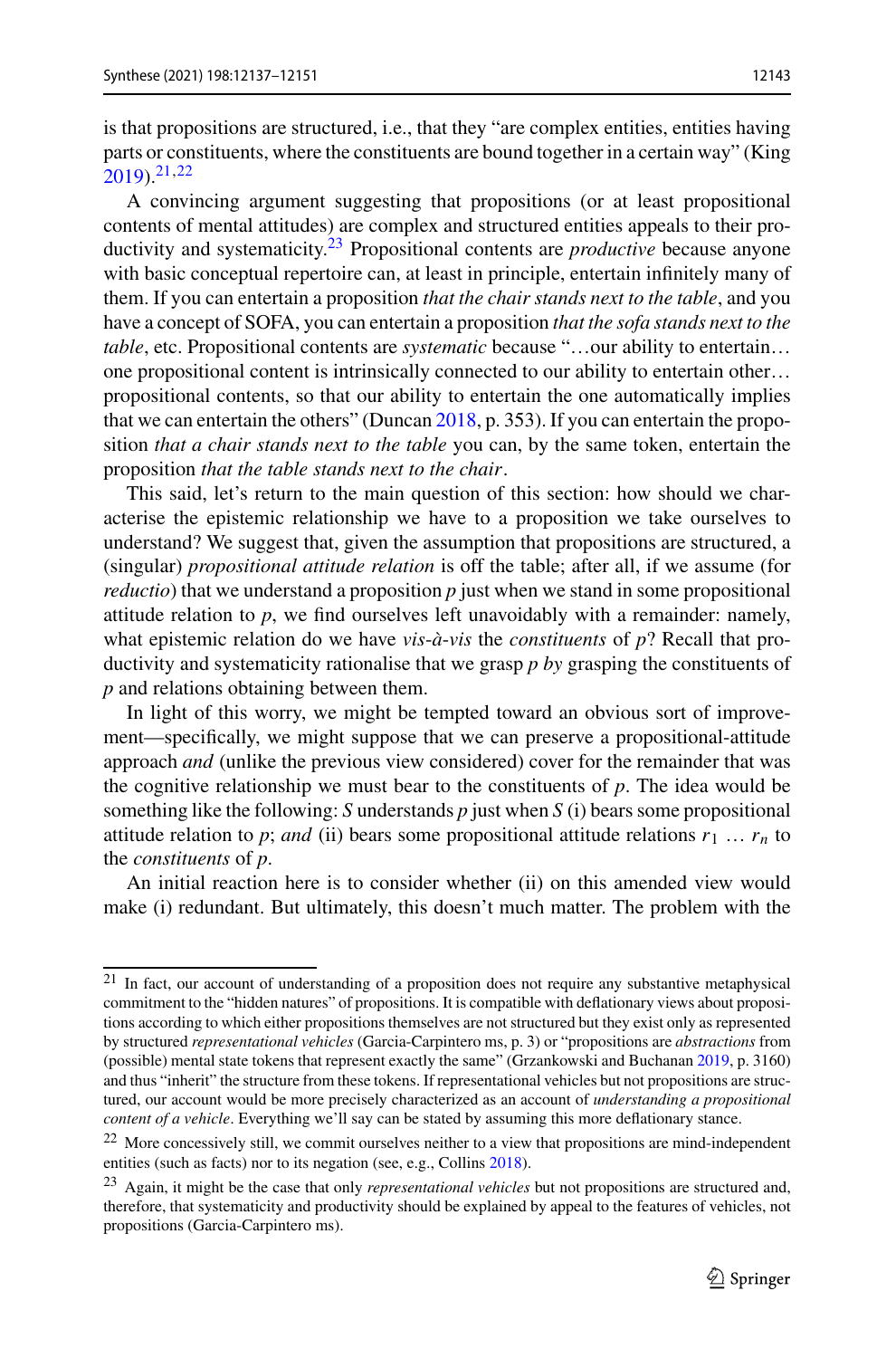amended view is that there is no suitable way to fill in the details that will not lead the amended view to collapse into the aggregate view we considered in Sect. [2.](#page-2-0)

Recall that a fundamental problem for the aggregate view (*vis*-*à*-*vis* objectual understanding in epistemology) highlighted the sense in which objectual understanding appears to have a grasping condition as a necessary condition, and further, that such a condition (as per the regress problem) will not plausibly be satisfied simply by requiring that the agent know an appropriate number of propositions. The subject should also *grasp* the way in which the constituents of the subject matter "hang together." In the case of propositions it is relatively easy to fill in the details of the relevant grasping condition: grasping the way in which constituents of propositions "hang together" is just grasping the ways in which these proposition are structured, i.e., what are the relations relating their constituents.  $24$ 

From here it's not hard to see that understanding a proposition is looking quite a bit like the kind of understanding epistemologists call objectual understanding. Even more, as we'll see, understanding of a proposition seems to be compatible with Gettierstyle cases that serve to undermine propositional knowledge.

Let's consider a case structurally similar to Kvanvig's [\(2003\)](#page-14-3) library book case (Sect. [2\)](#page-2-0). Suppose Alex is studying for a biology exam. A disgruntled employee at a company that makes the biology textbooks that Alex's class is using has tampered with the chapter on the structure and function of the cell, switching around some of the information. Alex, fortunately, grabs a book in which the disgruntled employee *attempted* to mix the definitions around but accidentally mixed them back in the original order, leaving the book that Alex grabs with correct descriptions of the elements of a cell. Alex's acquisition of the series of concepts (including NUCLEUS, CYTO-PLASM, and MITOCHONDRION) is thus unsafe. Suppose that Alex studies the textbook carefully and is able to use these previously unfamiliar concepts to entertain propositions about cell structure. Moreover, if she hears an utterance of the sentence "Mitochondria contain no DNA" she can tell that the proposition expressed by this sentence is false, just as she can tell that the propositions expressed by the following sentences are true:

- (1) Cytoplasm is enclosed by the cell membrane.
- (2) Eukaryotic cells contain membrane-bound nuclei.
- (3) Mitochondria produce most of the cell energy supply.

In short, and in a familiar sort of way, Alex has come (thanks to her biology textbook) to understand propositions expressed by utterances of sentences (1–3), *even though* the

<span id="page-7-0"></span><sup>24</sup> Our story fits particularly well with a solution to the so called *problem of the Unity of propositions* offered by Eklund [\(2019\)](#page-13-20) (for an exhaustive discussion of the problem see Gaskin [2008\)](#page-13-21). Here's the problem: "How can there be this complex, the proposition, made up of its constituents, as opposed to merely (the collection of) the constituents themselves?" (Eklund [2019,](#page-13-20) p. 1236). A somehow classical worry is that the problem cannot be solved without falling into a vicious *constitution regress*. Let's take the proposition that *a* is *F*. We might assume that it has two constituents: *a* and *F*. But what is the difference between this proposition and a mere collection of *a* and *F*? We have to say that in the proposition *a* instantiates *F* and thus that the proposition has a further constituent: the instantiation relation *R*. But in this case, what is the difference between this proposition and a mere collection of: *a*, *F*, and *R*? etc. Eklund's solution to this problem is to take the relation relating the constituents as *primitive* and not as a further constituent of the proposition: "what accounts for the constituents being combined into the unity they are is how they are related. What would the remaining worry be?" (Eklund [2019,](#page-13-20) p. 1244).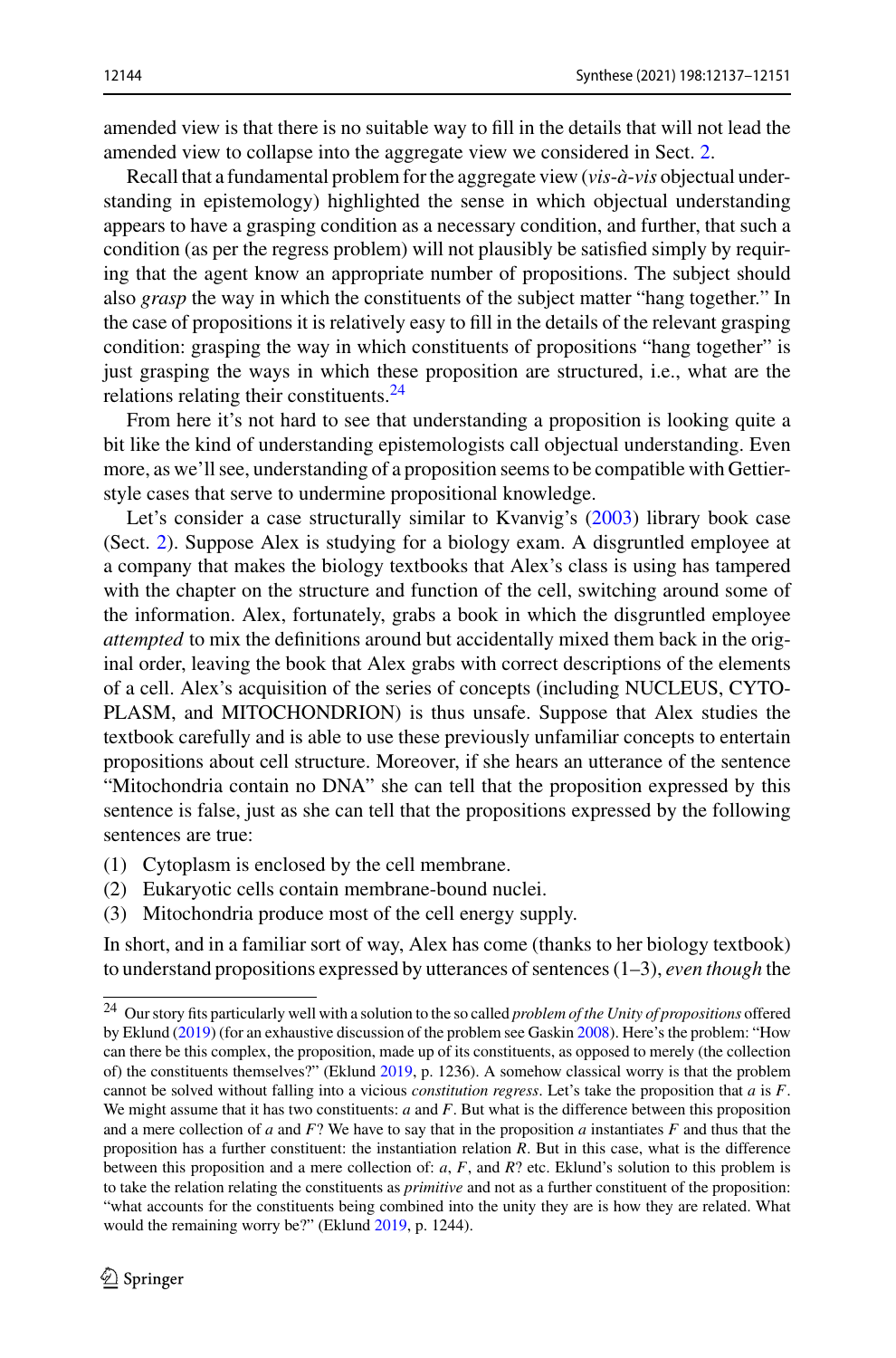unsafe acquisition of the relevant information undermines her would-be propositional knowledge of the definitions of constituents of the propositions expressed by  $(1-3)$ .

Taking stock then, understanding of a proposition is, like the kind of objectual understanding that features in mainstream epistemology, (i) not reducible simply to the possession of a propositional attitude or propositional attitudes; (ii) has a grasping condition as a necessary condition; (iii) is compatible with knowledge-undermining epistemic luck. This concludes our argument for the *Weaker thesis*.

Can we go further and establish the *Stronger thesis* as well? If the stronger thesis is right, then understanding a proposition involves a kind of apprehension of the way the propositional constituents stand in relation to each other that is akin to the way understanding a body of information or a subject matter (e.g., algebraic geometry) involves a kind of apprehension of how the facts constituting this subject matter stand in relation to each other. Here the degree-based *ex*-*ante* constraint on objectual understanding noted in Sect. [2](#page-2-0) is relevant. If it turns out that, for example, scientific theories, but *not* propositions, can be understood to greater or lesser degrees, this would surely count against the *Stronger thesis*.

As Riggs [\(2009,](#page-14-6) p. 7) notes "*the amount of information* present in someone's [objectual] understanding can vary: $^{25}$  $^{25}$  $^{25}$  this will be the case, for instance, when we compare the understanding of a housefire possessed by a novice fireman as opposed to the understanding of a housefire possessed by an expert in exothermal reactions.<sup>[26](#page-8-1)</sup> In this respect, objectual understanding can vary along what we might call the *information dimension*. But the degrees of understanding possessed by two individuals might also diverge along what we'll call the *action dimension*. As Elgin [\(2009\)](#page-13-1) notes: "the student who understands geometry can do more with it than the student who just knows all the axioms, the main theorems and their derivations." *Stronger thesis* (that understanding a proposition is a special case of objectual understanding) predicts, then, that for two individuals, A and B, A's understanding of some proposition  $p$  should be able, in principle, to diverge from B's understanding of *p* along both the informational and action dimensions.

Each of these points can be made rather straightforwardly. Firstly, the point about informational variance: consider that Terence Tao, *as well as* most of his first-year UCLA students, understand the proposition *Grigory Perelman proved the Poincaré conjecture*. Suppose a first-year student at UCLA, Johnny, knows the following things: that the Poincaré conjecture was a problem in geometric topology that's usually illustrated by wrapping a string around a three dimensional object, and that proving the conjecture involved the application of a mathematical method called the Ricci Flow.<sup>[27](#page-8-2)</sup> All of this information was gleaned by Johnny (who is only beginning his maths degree) from an article in the *New Yorker*, written for a general audience.<sup>28</sup>

While Terence Tao and Johnny both understand *Grigory Perelman proved the Poincaré conjecture*, Terence is in a much better position to see how the constituents

<span id="page-8-1"></span><span id="page-8-0"></span><sup>25</sup> Our italics.

<span id="page-8-2"></span><sup>&</sup>lt;sup>26</sup> See Carter [\(2017\)](#page-13-22) for a more detailed analysis of this case.

<span id="page-8-3"></span> $27$  See Perelman [\(2002\)](#page-14-21). For an overview of the Ricci Flow, developed by Richard Hamilton, and its applications to the Poincaré conjecture, see Chow et al. [\(2006\)](#page-13-23).

<sup>28</sup> Nasar and Gruber (2006). Manifold Destiny, The New Yorker. August, 28, 44–57.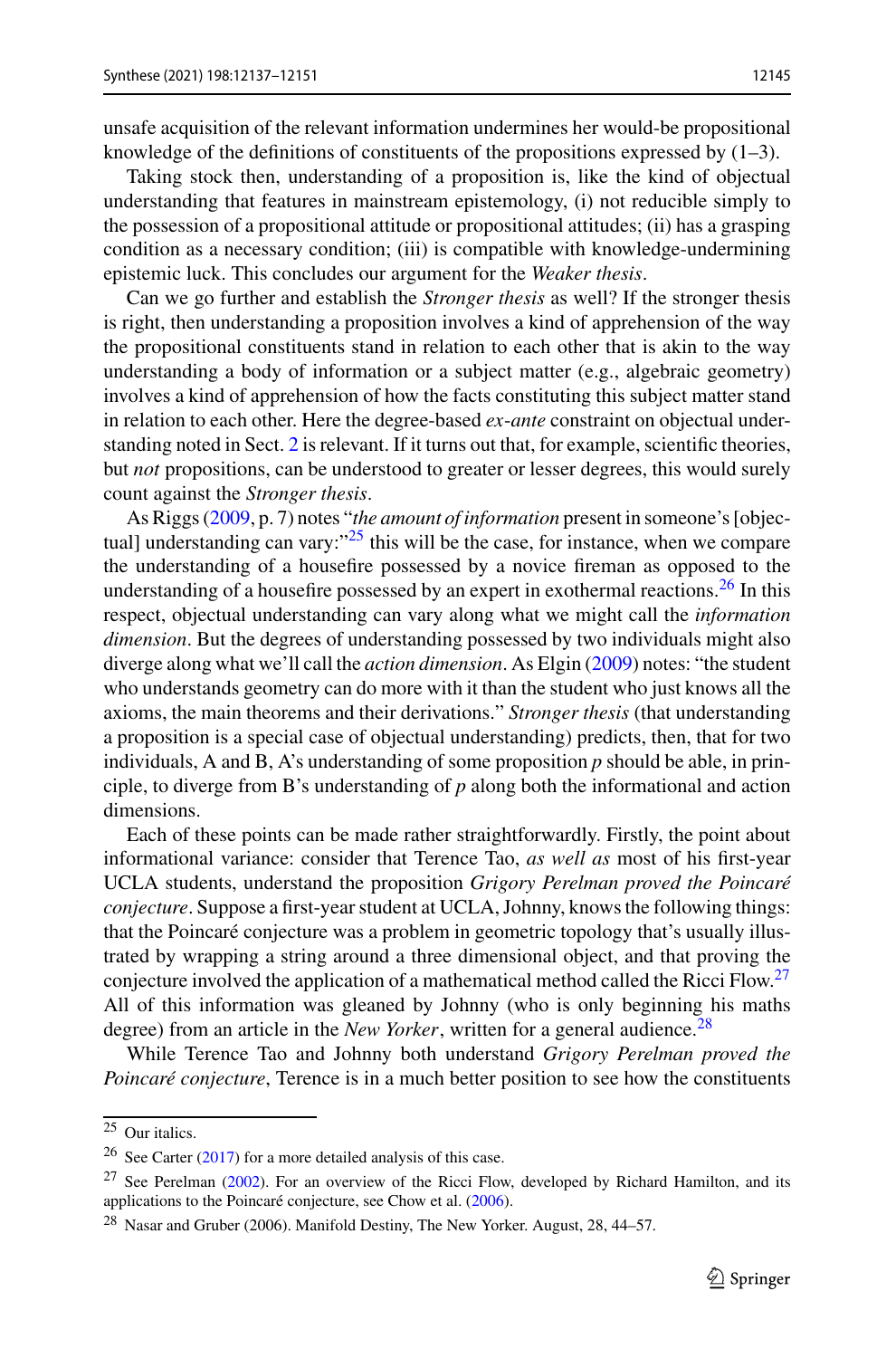of this proposition hang together; (after all, Terence, unlike Johnny, has the information necessary to appreciate a more specific sort of thing that *would be involved* in developing a proof of the Poincaré conjecture). Johnny's comparatively impoverished understanding of the proposition is betrayed by the fact that the information he possesses, and which bears on his understanding the proposition, gives him a significantly less rich picture of the subject matter of the proposition *Grigory Perelman proved the Poincaré conjecture*.

Not only can the understanding of a proposition (like understanding a body of information) two individuals possess diverge along an informational dimension (as we saw here) but it can do so as well along what we called the action dimension. Just as, *à la* Elgin [\(2009\)](#page-13-1), understanding geometry allows one to do more with it than can one who merely knows axioms, main theorems and their derivations, Terence Tao can do more with his understanding of *Grigory Perelman proved the Poincaré conjecture* than Johnny can. Terence's, but not Johnny's, understanding of the proposition that Grigory Perelman proved the Poincaré conjecture includes items of information A, B, and C, where A, B, and C are pieces of information about what Perelman must have proved to have proven the Poincaré conjecture. Terence, but not Johnny, can use A, B and C as premises in his practical reasoning, conditioned on his understanding that Grigory Perelman proved the Poincaré conjecture.

In yet another instance, then, objectual understanding and understanding of a proposition fail to come apart. This concludes our argument for the *Stronger thesis*: the kind of understanding we aim to have of propositions is type-identical to the kind of understanding-as-grasping that contemporary epistemologists call objectual understanding.

#### <span id="page-9-0"></span>**4 Linguistic understanding** *versus* **understanding of a proposition**

Since one of the main roles of propositions is "to be the meanings of sentences (in context), or at least the contents expressible by sentences" (Collins [2018,](#page-13-19) p. 3) it is fairly easy to confuse the type of understanding relation we have to propositions with what is commonly discussed in philosophy of language under the label *linguistic understanding*. These two types of understanding are, however, importantly different.

Some popular recent theories identify linguistic understanding of an utterance expressing *p* with: (i) knowledge that the speaker said that *p* (Evans [1982,](#page-13-24) p. 311; Heck [1995,](#page-13-25) p. 84), (ii) "conscious awareness" (Hunter [1998,](#page-14-22) p. 560) or "quasi-perception" (Fricker [2003,](#page-13-26) p. 341) that the speaker said that p, (iii) a belief that *p* (Millikan [2004,](#page-14-23) p. 121; cf., Mandelbaum [2014\)](#page-14-24), or (iv) a state of entertaining the content *p* (Longworth [2018,](#page-14-25) p. 822).<sup>29</sup>

<span id="page-9-1"></span><sup>&</sup>lt;sup>29</sup> It is not our goal in this paper to discuss and assess these views. Even if neither of them offers the accurate characterization of the phenomenon of linguistic understanding, they are all on the right track and thus sufficient for our purposes. For a detailed discussion of the limitations of these views and an alternative proposal see Grodniewicz (ms, [2020\)](#page-13-27).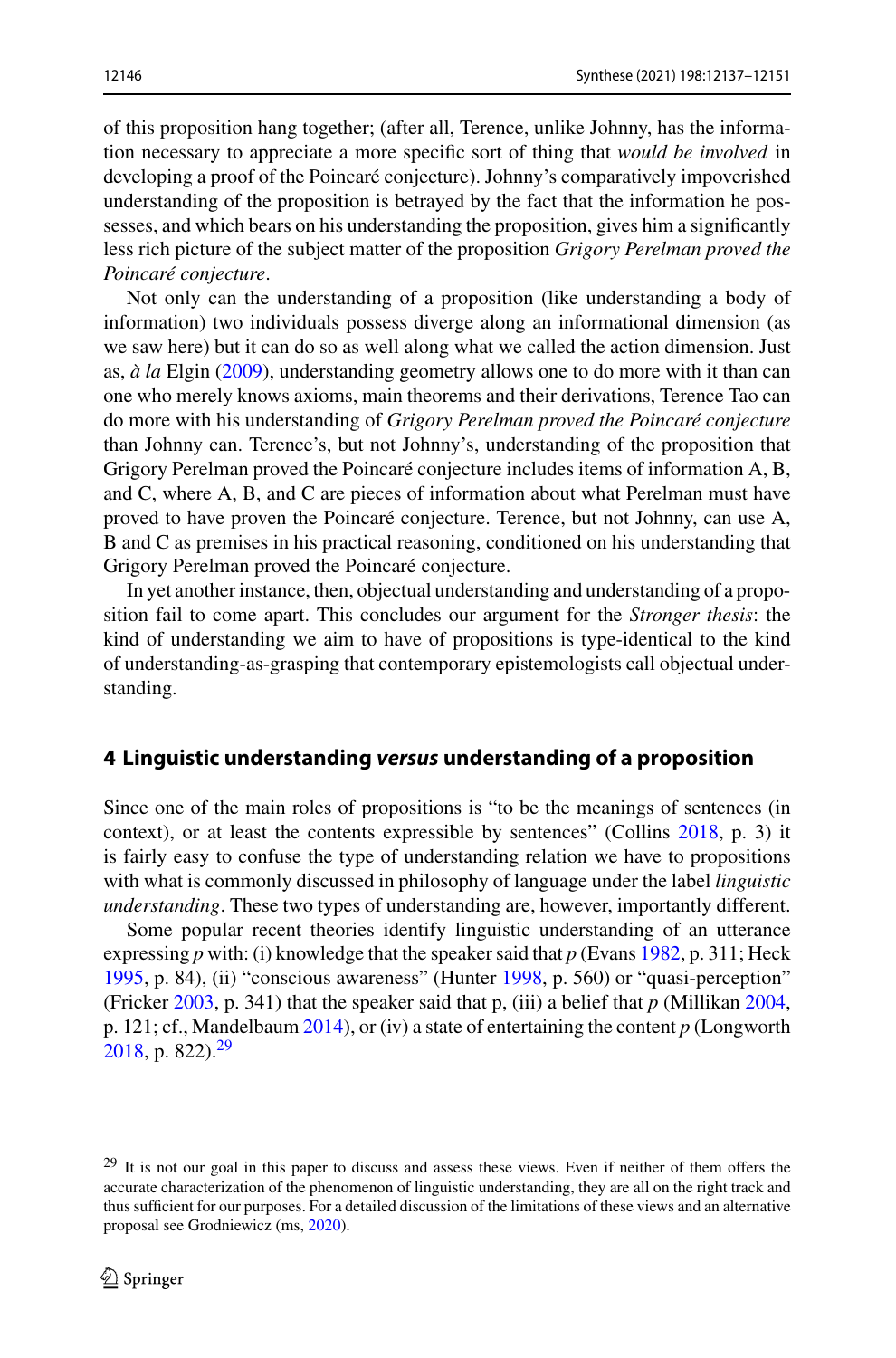What is common to all these views is that they characterise linguistic understanding as a mental state through which the hearer<sup>[30](#page-10-0)</sup> represents the content of a linguistic utterance. $31$  An ability to understand an utterance is thus an ability to recognize what is being said or what is the meaning of a given utterance of a sentence in a language one knows. In the case of assertoric utterances, it is an ability to recognize what proposition was expressed through a given utterance.<sup>[32](#page-10-2)</sup>

It is, thus, not difficult to demonstrate the difference between linguistic understanding and understanding of a proposition. Let's return again to our example of the proposition *Grigory Perelman proved the Poincaré conjecture* (*p*). This proposition can be expressed by utterances of sentences of different languages, in particular by an utterance of an English sentence (EN) and a Polish sentence (PL).

- (EN) Grigory Perelman proved the Poincaré conjecture.
- (PL) Grigorij Perelman udowodnił hipotezę Poincarégo.

To demonstrate that understanding a proposition and linguistic understanding are different phenomena, we will use a comparison class of four protagonists: Terence Tao,  $33$ a monolingual English fourteen-year-old not particularly interested in mathematics, a monolingual Polish mathematician specializing in geometric topology, and a monolingual Polish fourteen-year-old not particularly interested in mathematics.

As we argued in the previous section, both Tao and the Polish topologist understand *p*. They grasp and can explain what the proof would require, what light it sheds on various related problems in topology, etc. At the same time, Tao lacks linguistic understanding of (PL) while the monolingual Polish mathematician lacks linguistic understanding of (EN). Upon hearing utterances of respective sentences in languages they *do not* speak, they would not realise that what has been just said was *p*.

The situation is different in the case of monolingual teenagers. Let's take as an example the monolingual English teenager, Emily. Emily is capable of linguistic understanding of (EN) but incapable of linguistic understanding of (PL). Utterances of (PL) would sound to her like an incomprehensible babble. Even if she were able to guess that what she heard was an utterance of a sentence in a foreign language (as opposed to, say, gibberish), she would have problems detecting word boundaries, not to mention retrieving meanings of the words uttered or for that matter the whole utterance. Additionally, lacking any competence with geometric topology, Emily has no (or only minimal) understanding of *p*. Nonetheless, upon hearing an utterance of (EN), she recognises that what has been said was that one Grigory Perelman (whoever that was)

<span id="page-10-0"></span><sup>30</sup> For convenience, in most our examples we will focus on cases of hearing and linguistic understanding of speech. All that we say is *mutatis mutandis* applicable to linguistic understanding of written word, sign languages such as ASL, etc.

<span id="page-10-2"></span><span id="page-10-1"></span><sup>31</sup> The content is represented either *directly*, i.e., simply as *p* (Longworth [2018;](#page-14-25) Millikan [2004\)](#page-14-23) or*indirectly*, i.e., as said by a given speaker (Evans [1982;](#page-13-24) Heck [1995;](#page-13-25) Hunter [1998;](#page-14-22) Fricker [2003\)](#page-13-26).

<sup>&</sup>lt;sup>32</sup> Crucially, the minimal condition on linguistic understanding is stronger than mere recognition of a linguistic form or recognition of an utterance of a sentence in a given language as an utterance of a sentence in this language. One can, for example, recognize utterances of French sentences (i.e., they can tell that someone speaks French) without recognizing what is being said (i.e., without linguistic understanding of this utterances).

<span id="page-10-3"></span><sup>33</sup> We assume that Terence Tao does not speak Polish. If he does, let us think instead about Tao's counterpart (Tao-minus-Polish) who doesn't.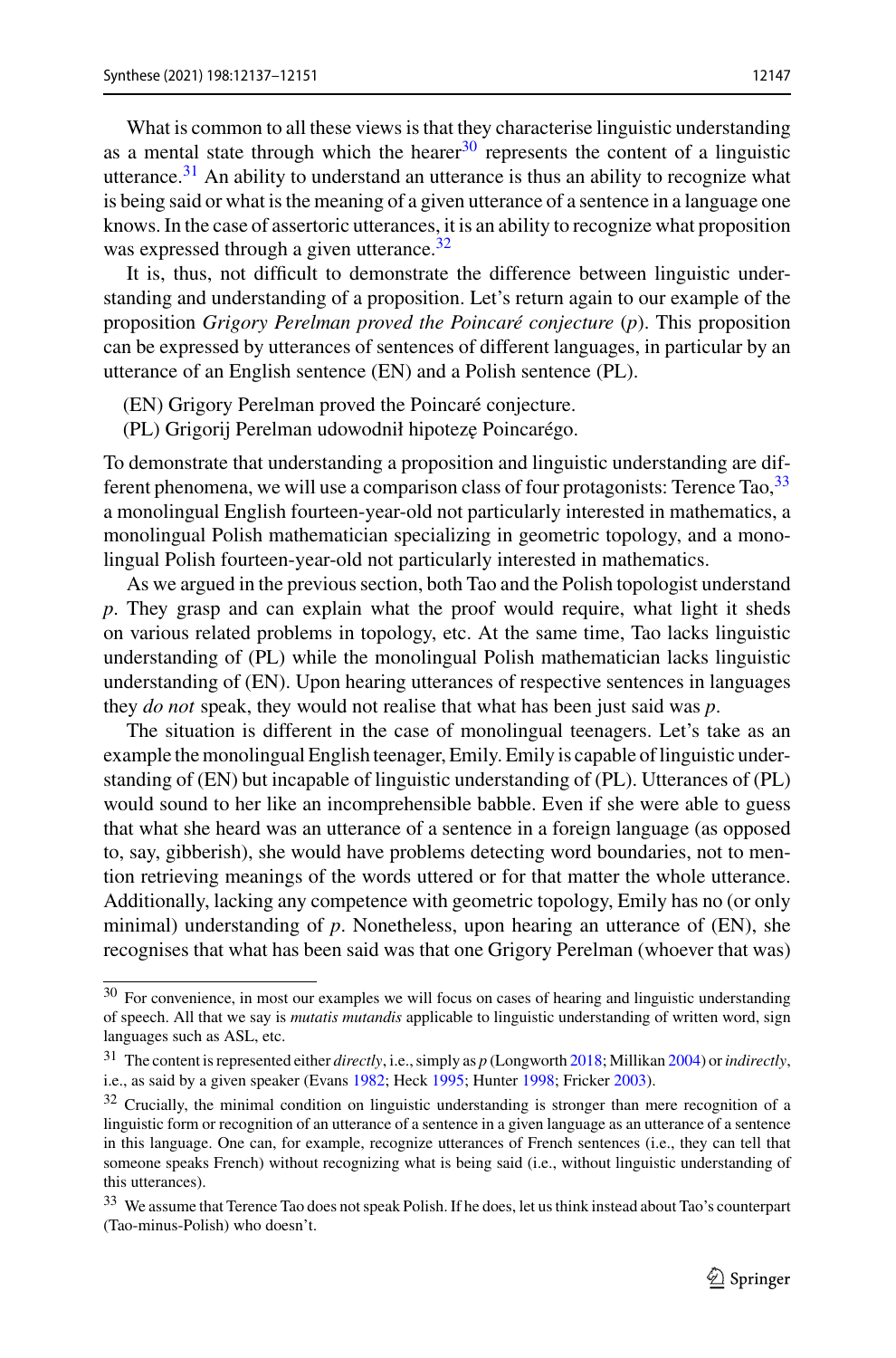proved (whatever that takes) something called "Poincaré conjecture." Obviously, if she did not hear about Poincaré before, she would not recognise his name in the sentence. She might take "poincare" to be the proper name of the conjecture or, if this is the first time she encounters the concept of CONJECTURE, she could have even falsely assume that what Perelman proved was something called "Poincareconjecture." Nevertheless, she could later on use this information to start reading about the mysterious things she has heard about and soon learn a lot about Perelman, Poincaré, and geometric topology. After some time of devoted studies she could acquire a rich understanding of *p* and the whole field of topology, possibly becoming one of Tao's most promising students.

To sum up. We demonstrated that it is possible to understand a proposition while being unable to linguistically understand utterances of sentences of a given language which express this proposition. It is also possible to linguistically understand utterances of sentences of a given language which express a proposition but fail to understand (or have only a very minimal understanding of) this proposition. This concludes our argument for the divergence between linguistic understanding and understanding of a proposition.

#### <span id="page-11-0"></span>**5 Understanding a communicated thought**

In Sect. [3](#page-4-0) we have argued that the type of understanding we have of propositions is just a special case of objectual understanding, and in the previous section, that it differs importantly from linguistic understanding. Nevertheless, the fact that these two types of understanding differ does not mean that they do not often co-occur. In fact, cases in which they co-occur are particularly interesting from the point of view of our successful and fruitful communication. $34$  Arguably, interlocutors communicate most effectively when they not only understand the linguistic expressions used by each other but also understand the things being said, i.e., how the propositions expressed represent the world. We call this *understanding a communicated thought*. [35](#page-11-2)

If  $u$  is an utterance of a sentence in a given language, and  $p$  is the proposition expressed by *u* in a given context:

Understanding a communicated thought requires:

- a) linguistic understanding of *u*, and
- b) (some level of)<sup>[36](#page-11-3)</sup> understanding of *p*

<span id="page-11-1"></span><sup>&</sup>lt;sup>34</sup> We do not pretend that we provide here sufficient or even necessary conditions for communicative success. All we say is that the type of understanding which we characterize below is among the important factors contributing to communicative success (at least in some situations).

<span id="page-11-2"></span><sup>35</sup> The phenomenon we characterize below could be more precisely called *understanding of a thought as communicated through a given utterance*. As we have demonstrated above, one could understand a communicated thought (e.g., *p*) but not *as communicated through a given utterance* [compare Tao's understanding of *p* as expressed by (EN) but not (PL)]. The more accurate name is, however, quite a mouthful, so we will stick to the shorter version: *understanding a communicated thought*.

<span id="page-11-3"></span><sup>36</sup> As we argued in Sect. [3,](#page-4-0) understanding a proposition, just like other kinds of objectual understanding, is a gradable matter.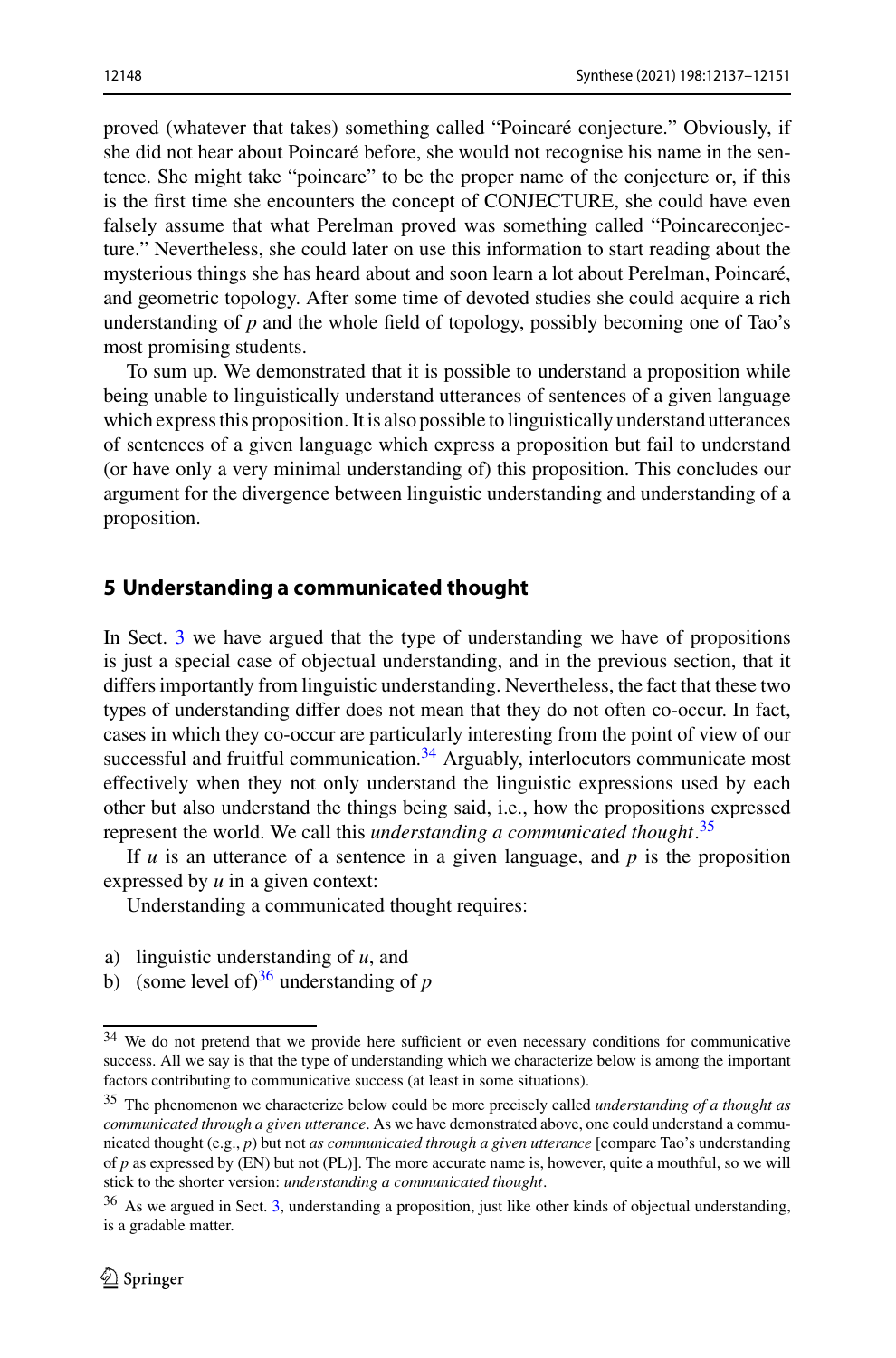It's easy to apply this template account to the cases of our protagonists from the previous sections. Our *u* will, again, be either (EN) or (PL), and our *p* will be *Grigory Perelman proved the Poincaré Conjecture*. Tao will have rich understanding of the communicated thought if he hears (EN). He has linguistic understanding of (EN) and rich understanding of the proposition *p*. However, despite his deep understanding of *p*, Tao will not understand the communicated thought if he hears (PL), because he does not understand Polish. As we see, the first way in which one may fail to understand the communicated thought is by failing to understand the utterance through which a given thought was communicated.

There is, obviously, another way in which one might fail to understand the communicated thought. It is demonstrated by the example of the English speaking teenager, Emily. Despite her linguistic understanding of (EN), Emily barely understands the thought communicated through the use of (EN) because she barely understands proposition *p*.

While arguing for the *Stronger thesis* in Sect. [3,](#page-4-0) we were comparing Tao's rich understanding of  $p$  with his first-year student's (Johnny's) understanding of the same proposition. Our definition accounts for the fact that Johnny's epistemic standing towards *p* as communicated through an utterance of (EN) is different to both Tao's as well as Emily's. Unlike Emily, Johnny has considerable understanding of the thought communicated through the use of (EN) because he has a considerable degree of understanding of *p*. Nevertheless, his understanding of a communicated thought is not as rich as Tao's because his understanding of the proposition *p* is not as rich as Tao's. Since, as we demonstrated in Sect. [3,](#page-4-0) the type of understanding we have of propositions is gradable, and since it contributes to the understanding of the communicated thought, the understanding of the communicated thought is itself a gradable matter.

## **6 Concluding remarks**

The goal of this paper was twofold. First, we argued that the understanding one has of a proposition or a propositional content of a representational vehicle is a type of what contemporary epistemologists characterize as *objectual understanding*. Second, we demonstrated that even though this type of understanding differs from linguistic understanding, in many instances of successful communication these two types of understanding jointly contribute to *understanding a communicated thought.* At the same time, we think that our discussion makes a case for a closer collaboration between philosophers interested in communication (linguistic communication in particular) and epistemologists. It is through paying attention to both these research fields at the same time that we will be able to tackle the knotty and multidimensional problem of understanding in human interactions.

**Acknowledgements** J.P. Grodniewicz would like to thank Manolo García-Carpintero for helpful comments and suggestions. Grodniewicz's research was funded by the DGI, Spanish Government, research project FFI2016-80588-R.

**Open Access** This article is licensed under a Creative Commons Attribution 4.0 International License, which permits use, sharing, adaptation, distribution and reproduction in any medium or format, as long as you give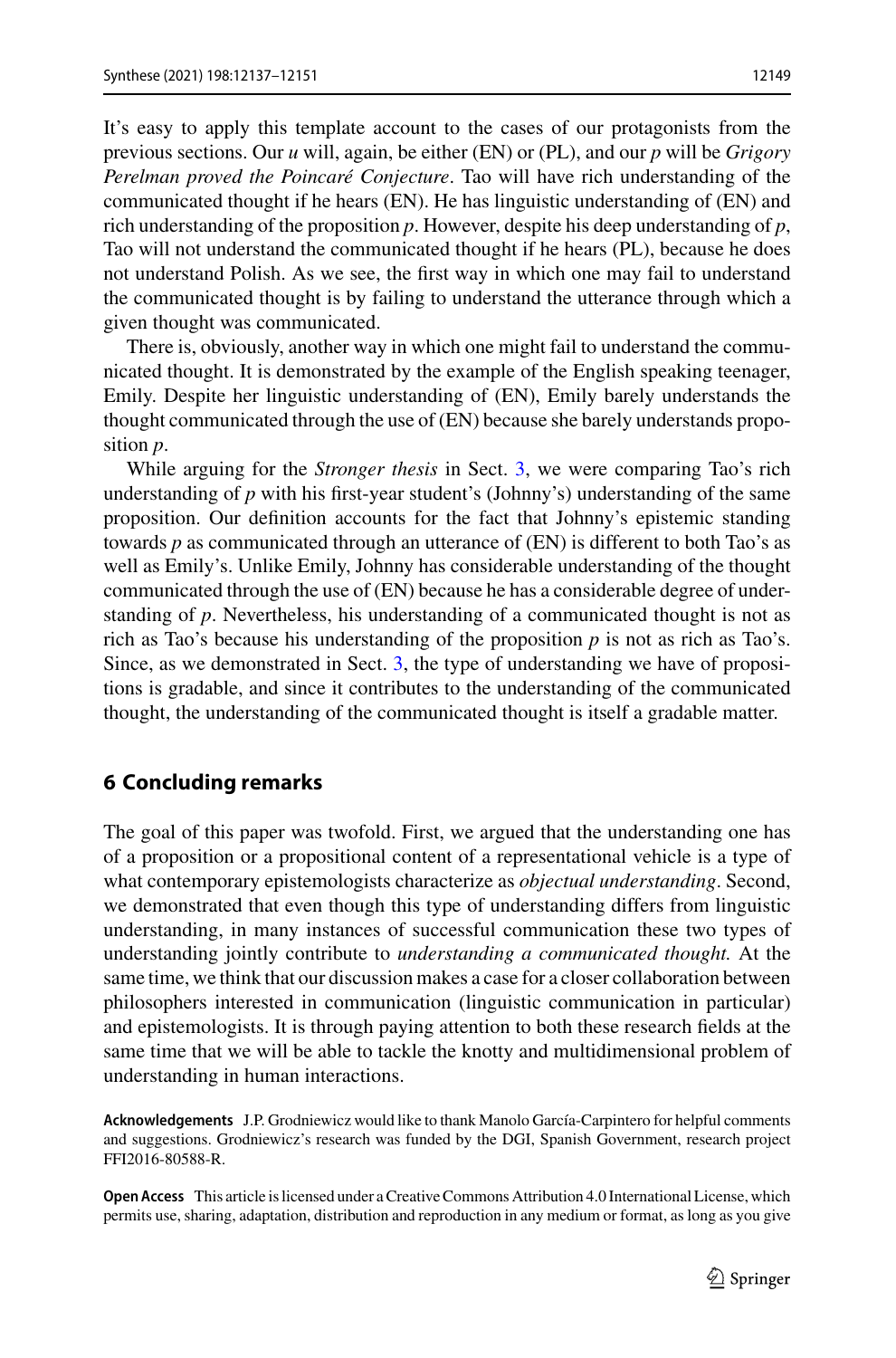appropriate credit to the original author(s) and the source, provide a link to the Creative Commons licence, and indicate if changes were made. The images or other third party material in this article are included in the article's Creative Commons licence, unless indicated otherwise in a credit line to the material. If material is not included in the article's Creative Commons licence and your intended use is not permitted by statutory regulation or exceeds the permitted use, you will need to obtain permission directly from the copyright holder. To view a copy of this licence, visit [http://creativecommons.org/licenses/by/4.0/.](http://creativecommons.org/licenses/by/4.0/)

# **References**

- <span id="page-13-15"></span>Bealer, G. (1998). A theory of concepts and concept possession. *Philosophical Issues, 9,* 261–301.
- <span id="page-13-3"></span>Bengson, J., & Moffett, M. (2011). Nonpropositional intellectualism. In *Knowing how: Essays on knowledge, mind, and action*. Oxford: Oxford University Press.
- <span id="page-13-16"></span>Boghossian, P. (2003). Blind reasoning. *Aristotelian Society Supplementary, 77,* 225–248.
- <span id="page-13-5"></span>Carroll, L. (1895). What the tortoise said to achilles. *Mind, 4*(14), 278–280.
- <span id="page-13-22"></span>Carter, J. A. (2017). Virtuous insightfulness. *Episteme, 14*(4), 539–554.
- <span id="page-13-23"></span>Chow, B., Lu, P., & Ni, L. (2006). *Hamilton's Ricci flow*. Philadelphia: American Mathematical Society.
- <span id="page-13-19"></span>Collins, J. (2018). The redundancy of the act. *Synthese, 195*(8), 3519–3545.
- <span id="page-13-17"></span>Duncan, M. (2018). Propositions are not simple. *Philosophy and Phenomenological Research, 97*(2), 351–366.
- <span id="page-13-20"></span>Eklund, M. (2019). Regress, unity, facts, and propositions. *Synthese, 196*(4), 1225–1247.
- <span id="page-13-1"></span>Elgin, C. (2009). *Is understanding factive?* In A. Haddock, A Millar & D. Pritchard (Eds.), Oxford: Oxford University Press.
- <span id="page-13-24"></span>Evans, G. (1982). *The varieties of reference*. Oxford: Oxford University Press.
- <span id="page-13-11"></span>Faul[kner, P. \(2003\). Good knowledge, bad knowledge.](https://doi.org/10.1093/mind/112.446.346) *Mind, 112*(446), 346–349. https://doi.org/10.1093/ mind/112.446.346.
- <span id="page-13-26"></span>Fricker, E. (2003). Understanding and knowledge of what is said. In A. Barber (Ed.), *Epistemology of language* (pp. 325–366). Oxford: Oxford University Press.
- Garcia-Carpintero, M. (ms). *Pretence, cancellation, and the act theory of propositions*.
- <span id="page-13-14"></span>Garcia-Carpintero, M., & Jespersen, B. (2019). Introduction: Primitivism versus reductionism about the problem of the unity of the proposition. *Synthese, 196*(4), 1209–1224.
- <span id="page-13-21"></span>Gaskin, R. (2008). *The unity of the proposition*. Oxford: Oxford University Press.
- <span id="page-13-10"></span>Ginet, C. (2010). Reply to Hetherington. *Veritas (Porto Alegre), 55*(2), 18–23.
- <span id="page-13-13"></span>Gor[don, E. C. \(2017\). Understanding in epistemology.](https://iep.utm.edu/understa/) *Internet Encyclopedia of Philosophy.* https://iep. utm.edu/understa/.
- <span id="page-13-2"></span>Greco, J. (2014). *Episteme: Knowledge and understanding*. In K. Timpe, C. A. Boyd (Eds.), Oxford: Oxford University Press.
- <span id="page-13-6"></span>Grimm, S. R. (2006). Is understanding a species of knowledge? *The British Journal for the Philosophy of Science, 57*(3), 515–535.
- <span id="page-13-0"></span>Grimm, S. R. (2011). Understanding. In D. Pritchard & S. Bernecker (Eds.), *The Routledge companion to epistemology*. London: Routledge.
- <span id="page-13-4"></span>Gri[mm, S. \(2012\). The value of understanding.](https://doi.org/10.1111/j.1747-9991.2011.00460.x) *Philosophy Compass, 7*(2), 103–117. https://doi.org/10.11 11/j.1747-9991.2011.00460.x.
- <span id="page-13-12"></span>Grimm, S. R. (2014). Understanding as knowledge of causes. In *Virtue epistemology naturalized* (pp. 329–345). Berlin: Springer.
- Grodniewicz, J. P. (ms). *The representational structure of linguistic understanding*.
- <span id="page-13-27"></span>Gro[dniewicz, J. P. \(2020\). The process of linguistic understanding.](https://doi.org/10.1007/s11229-020-02807-9) *Synthese*. https://doi.org/10.1007/s112 29-020-02807-9.
- <span id="page-13-18"></span>Grzankowski, A., & Buchanan, R. (2019). Propositions on the cheap. *Philosophical Studies, 176*(12), 3159–3178.
- <span id="page-13-25"></span>Heck, R. G. (1995). The sense of communication. *Mind, 104*(413), 79–106.
- <span id="page-13-7"></span>Hetherington, S. (2001). *Good knowledge, bad knowledge: On two dogmas of epistemology*. Oxford: Clarendon Press.
- <span id="page-13-8"></span>Hetherington, S. (2011). *How to know: A practicalist conception of knowledge*. New York: Wiley.
- <span id="page-13-9"></span>Hetherington, S. (2013). Concessive knowledge-attributions: Fallibilism and gradualism. *Synthese, 190*(14), 2835–2851.